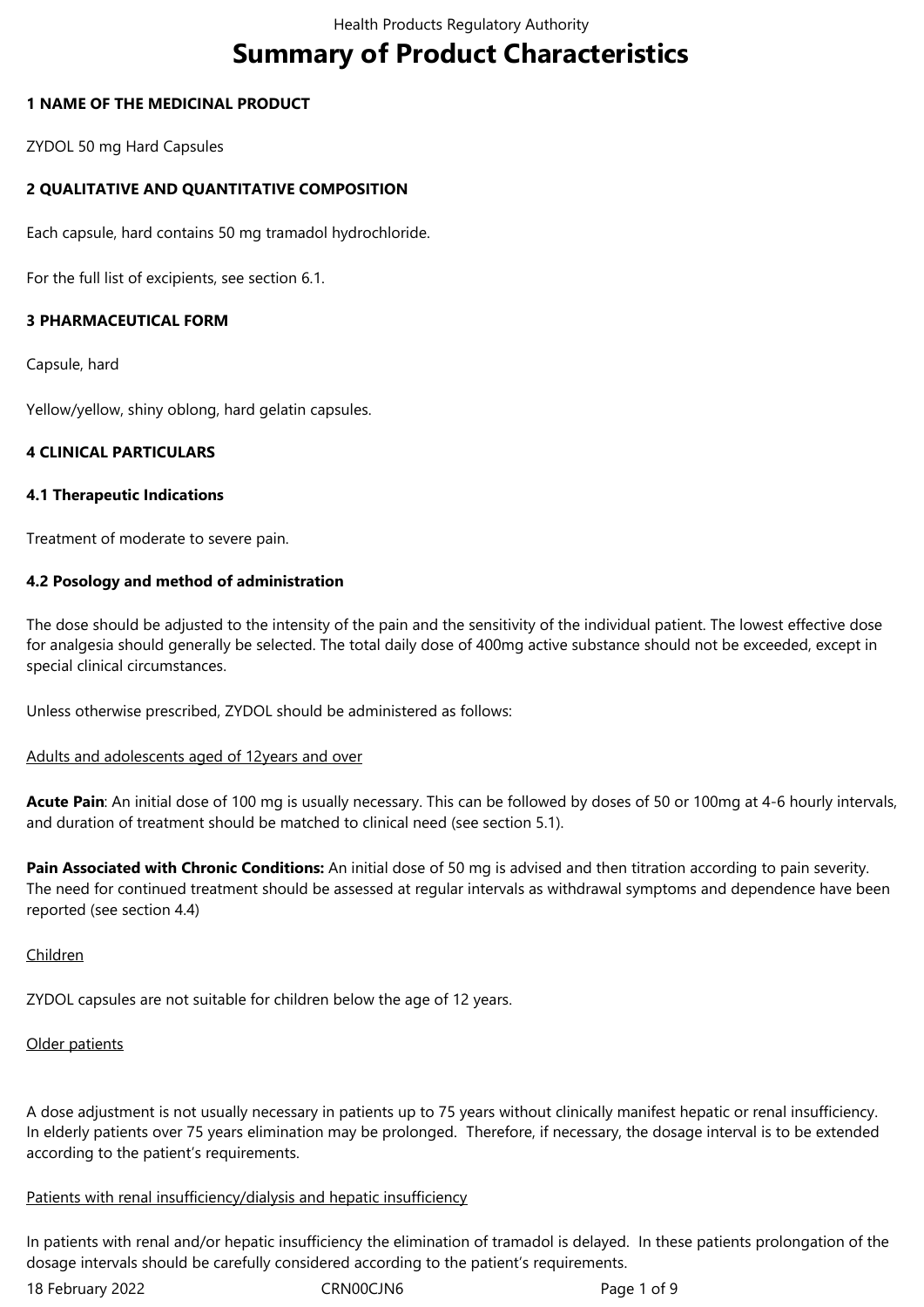# Method of administration

The capsules are to be taken whole, not divided or chewed, with sufficient liquid, with or without food.

## Duration of administration

Tramadol should under no circumstances be administered for longer than absolutely necessary. If long-term pain treatment with tramadol is necessary in view of the nature and severity of the illness, then careful and regular monitoring should be carried out (if necessary with breaks in treatment) to establish whether and to what extent further treatment is necessary.

# **4.3 Contraindications**

ZYDOL is contraindicated

- in hypersensitivity to the active substance or any of the excipients listed in section 6.1,
- in acute intoxication with alcohol, hypnotics, analgesics, opioids, or other psychotropic medicinal products,
- in patients who are receiving MAO inhibitors or who have taken them within the last 14 days (see section 4.5),
- in patients with epilepsy not adequately controlled by treatment,
- for use in narcotic withdrawal treatment.

# **4.4 Special warnings and precautions for use**

Tramadol may only be used with particular caution in opioid-dependent patients, patients with head injury, shock, a reduced level of consciousness of uncertain origin, disorders of the respiratory centre or function, increased intracranial pressure.

In patients sensitive to opiates the product should only be used with caution.

Concomitant use of ZYDOL and sedating medicinal products such as benzodiazepines or related substances, may result in sedation, respiratory depression, coma and death. Because of these risks, concomitant prescribing with these sedating medicinal products should be reserved for patients for whom alternative treatment options are not possible. If a decision is made to prescribe ZYDOL concomitantly with sedating medicinal products, the lowest effective dose of ZYDOL should be used, and the duration of the concomitant treatment should be as short as possible.

The patients should be followed closely for signs and symptoms of respiratory depression and sedation. In this respect, it is strongly recommended to inform patients and their caregivers to be aware of these symptoms (see section 4.5).

Convulsions have been reported in patients receiving tramadol at the recommended dose levels. The risk may be increased when doses of tramadol exceed the recommended upper daily dose limit (400 mg). In addition, tramadol may increase the seizure risk in patients taking other medicinal products that lowers the seizure threshold (see section 4.5*)*. Patients with epilepsy or those susceptible to seizures should be only treated with tramadol if there are compelling circumstances.

Care should be taken when treating patients with respiratory depression, or if concomitant CNS depressant drugs are being administered (see section 4.5), or if the recommended dosage is significantly exceeded (see section 4.9) as the possibility of respiratory depression cannot be excluded in these situations.

#### Sleep-related breathing disorders

Opioids can cause sleep-related breathing disorders including central sleep apnea (CSA) and sleep-related hypoxemia. Opioid use increases the risk of CSA in a dose-dependent fashion. In patients who present with CSA, consider decreasing the total opioid dosage.

Serotonin syndrome

18 February 2022 CRN00CJN6 Page 2 of 9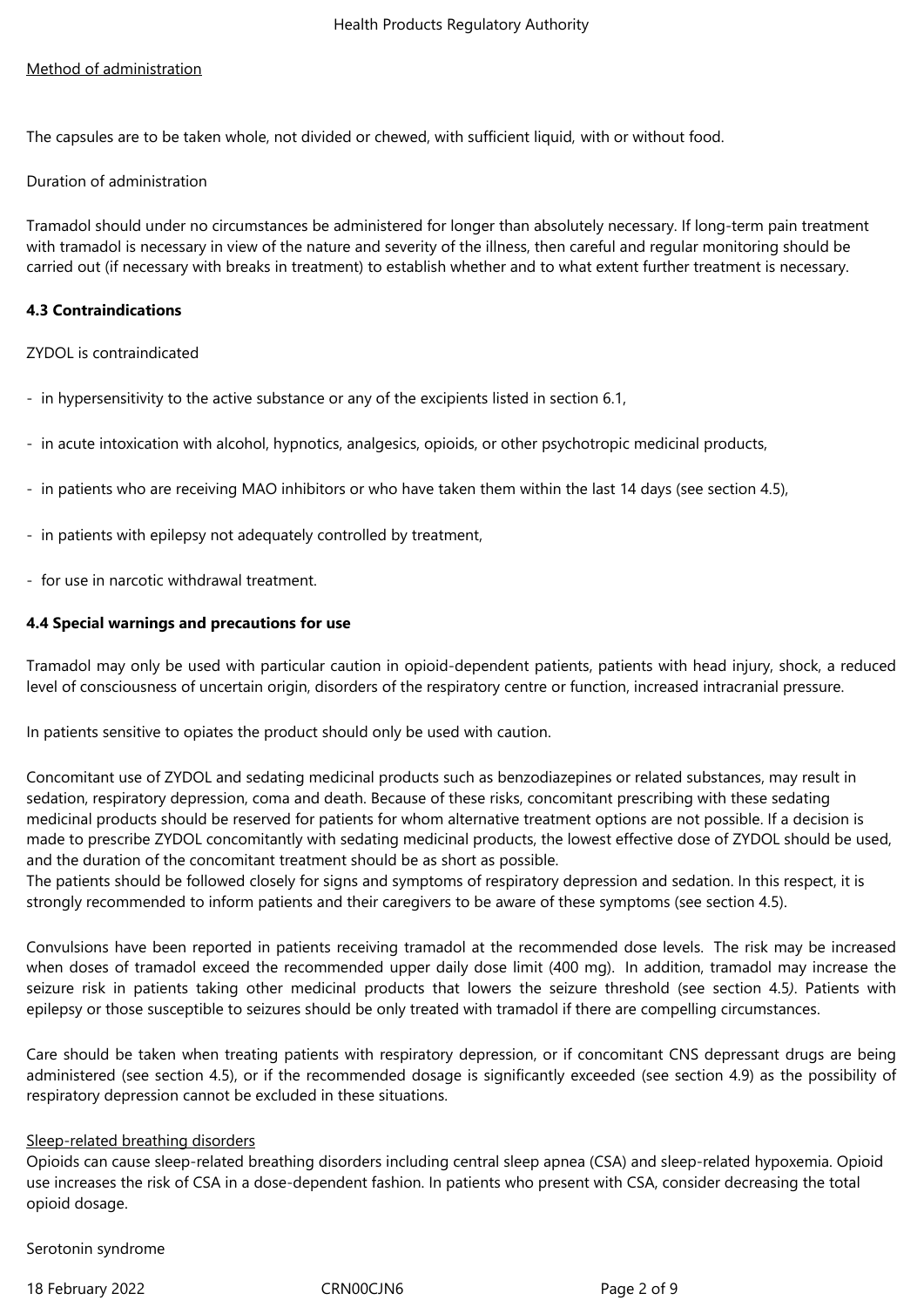#### Health Products Regulatory Authority

Serotonin syndrome, a potentially life-threatening condition, has been reported in patients receiving tramadol in combination with other serotonergic agents or tramadol alone (see sections 4.5, 4.8 and 4.9).

If concomitant treatment with other serotonergic agents is clinically warranted, careful observation of the patient is advised, particularly during treatment initiation and dose escalations.

Symptoms of serotonin syndrome may include mental status changes, autonomic instability, neuromuscular abnormalities and/or gastrointestinal symptoms.

If serotonin syndrome is suspected, a dose reduction or discontinuation of therapy should be considered depending on the severity of the symptoms. Withdrawal of the serotonergic drugs usually brings about a rapid improvement.

Tolerance, psychic and physical dependence may develop, especially after long-term use. In patients with a tendency to drug abuse or dependence, treatment with tramadol should only be carried out for short periods under strict medical supervision.

When a patient no longer requires therapy with tramadol, it may be advisable to taper the dose gradually to prevent symptoms of withdrawal.

Tramadol is not suitable as a substitute in opioid-dependent patients. Although it is an opioid agonist, tramadol cannot suppress morphine withdrawal symptoms.

# **CYP2D6 metabolism**

Tramadol is metabolised by the liver enzyme CYP2D6. If a patient has a deficiency or is completely lacking this enzyme an adequate analgesic effect may not be obtained. Estimates indicate that up to 7% of the Caucasian population may have this deficiency. However, if the patient is an ultra-rapid metaboliser there is a risk of developing side effects of opioid toxicity even at commonly prescribed doses.

General symptoms of opioid toxicity include confusion, somnolence, shallow breathing, small pupils, nausea, vomiting, constipation and lack of appetite. In severe cases this may include symptoms of circulatory and respiratory depression, which may be life threatening and very rarely fatal. Estimates of prevalence of ultra-rapid metabolisers in different populations are summarised below:

| Population        | Prevalence % |
|-------------------|--------------|
| African/Ethiopian | 29%          |
| African American  | 3.4% to 6.5% |
| Asian             | 1.2% to 2%   |
| Caucasian         | 3.6% to 6.5% |
| Greek             | 6.0%         |
| Hungarian         | 1.9%         |
| Northern European | 1% to 2%     |

#### **Post-operative use in children**

There have been reports in the published literature that tramadol given post-operatively in children after tonsillectomy and/or adenoidectomy for obstructive sleep apnoea, led to rare, but life threatening adverse events. Extreme caution should be exercised when tramadol is administered to children for post-operative pain relief and should be accompanied by close monitoring for symptoms of opioid toxicity including respiratory depression.

#### **Children with compromised respiratory function**

Tramadol is not recommended for use in children in whom respiratory function might be compromised including neuromuscular disorders, severe cardiac or respiratory conditions, upper respiratory or lung infections, multiple trauma or extensive surgical procedures. These factors may worsen symptoms of opioid toxicity.

#### **Adrenal insufficiency**

Opioid analgesics may occasionally cause reversible adrenal insufficiency requiring monitoring and glucocorticoid replacement therapy. Symptoms of acute or chronic adrenal insufficiency may include e.g. severe abdominal pain, nausea and vomiting, low blood pressure, extreme fatigue, decreased appetite, and weight loss.

This medicine contains less than 1 mmol sodium (23 mg) per capsules, that is to say essentially 'sodium-free'.

# **4.5 Interaction with other medicinal products and other forms of interactions**

Tramadol should not be combined with MAO inhibitors (see section 4.3).

18 February 2022 CRN00CJN6 Page 3 of 9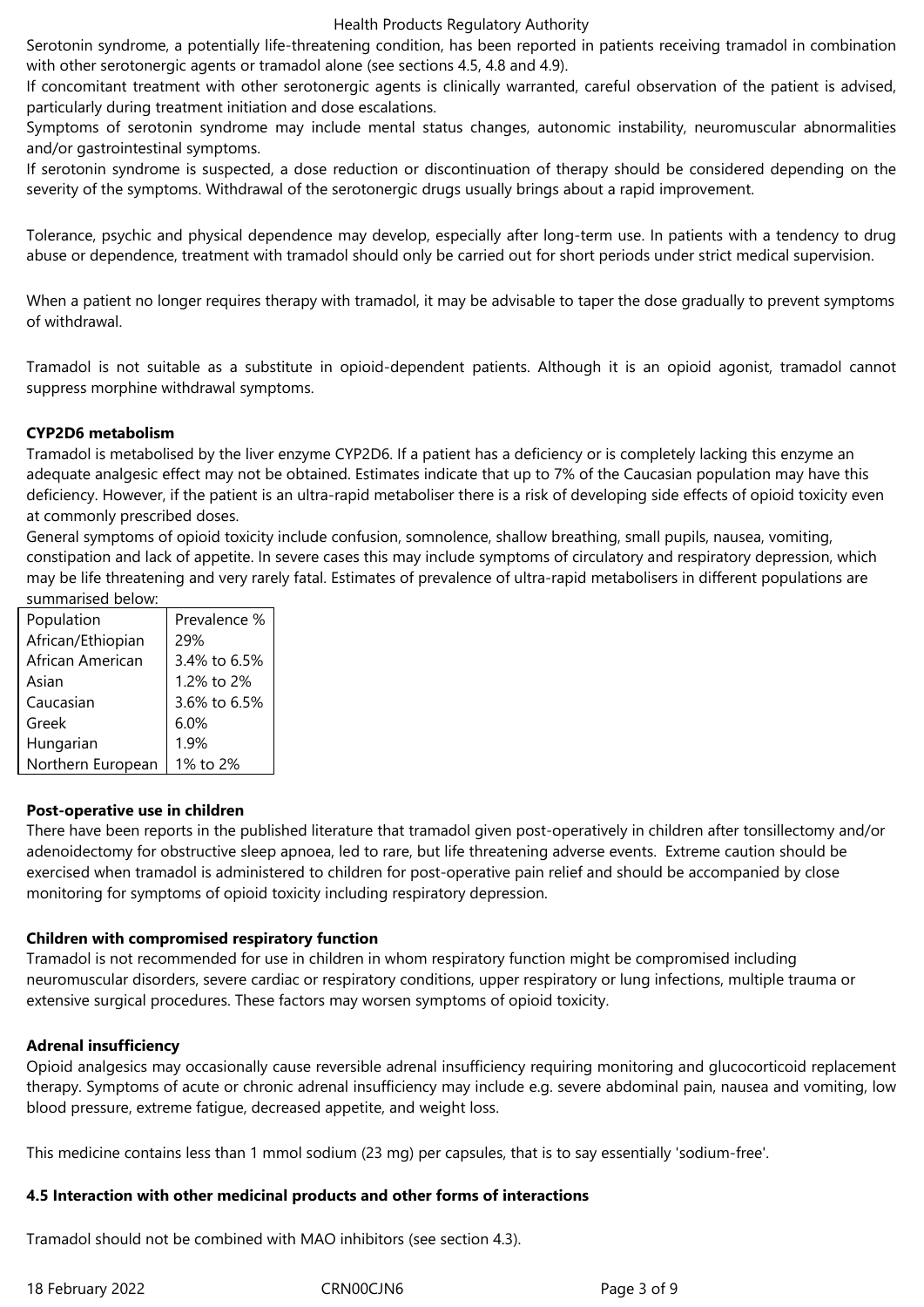#### Health Products Regulatory Authority

In patients treated with MAO inhibitors in the 14 days prior to the use of the opioid pethidine, life-threatening interactions on the central nervous system, respiratory and cardiovascular function have been observed. The same interactions with MAO inhibitors cannot be ruled out during treatment with ZYDOL.

Concomitant administration of ZYDOL with other centrally depressant medicinal products including alcohol may potentiate the CNS effects (see section 4.8).

The concomitant use of opioids with sedating medicinal products such as benzodiazepines or related substances increases the risk of sedation, respiratory depression, coma and death because of additive CNS depressant effect.. The dose of ZYDOL and the duration of the concomitant use should be limited (see section 4.4)

The results of pharmacokinetic studies have so far shown that on the concomitant or previous administration of cimetidine (enzyme inhibitor) clinically relevant interactions are unlikely to occur. Simultaneous or previous administration of carbamazepine (enzyme inducer) may reduce the analgesic effect and shorten the duration of action.

Tramadol can induce convulsions and increase the potential for selective serotonin reuptake inhibitors (SSRIs), serotonin-norepinephrine reuptake inhibitors (SNRIs), tricyclic antidepressants, antipsychotics and other seizure threshold-lowering medicinal product (such as bupropion, mirtazapine, tehrahydrocannabinol) to cause convulsions.

Concomitant therapeutic use of tramadol and serotonergic drugs, such as selective serotonin reuptake inhibitors (SSRIs), serotonin-norepinephrine reuptake inhibitors (SNRIs), MAO inhibitors (see section 4.3), tricyclic antidepressants and mirtazapine may cause serotonin syndrome, a potentially life-threatening condition (see sections 4.4 and 4.8).

Caution should be exercised during concomitant treatment with tramadol and coumarin derivatives (e.g. warfarin) due to reports of increased INR with major bleeding and ecchymoses in some patients.

Other active substances known to inhibit CYP3A4, such as ketoconazole and erythromycin, might inhibit the metabolism of tramadol (N-demethylation) probably also the metabolism of the active O-demethylated metabolite. The clinical importance of such an interaction has not been studied (see section 4.8).

In a limited number of studies the pre- or postoperative application of the antiemetic 5-HT3 antagonist ondansetron increased the requirement of tramadol in patients with postoperative pain.

# **4.6 Fertility, pregnancy and lactation**

#### **Pregnancy**

Animal studies with tramadol revealed at very high doses effects on organ development, ossification and neonatal mortality. Tramadol crosses the placenta. There is inadequate evidence available on the safety of tramadol in human pregnancy. Therefore tramadol should not be used in pregnant women.

Tramadol - administered before or during birth - does not affect uterine contractility. In neonates it may induce changes in the respiratory rate which are usually not clinically relevant.

Chronic use during pregnancy may lead to neonatal withdrawal symptoms.

#### Breast-feeding

Approximately 0.1% of the maternal dose of tramadol is excreted in breast milk. In the immediate post-partum period, for maternal oral daily dosage up to 400 mg, this corresponds to a mean amount of tramadol ingested by breast-fed infants of 3% of the maternal weight-adjusted dosage. For this reason tramadol should not be used during lactation or alternatively, breast-feeding should be discontinued during treatment with tramadol. Discontinuation of breast-feeding is generally not necessary following a single dose of tramadol.

#### **Fertility**

Post marketing surveillance does not suggest an effect of tramadol on fertility. Animal studies did not show an effect of tramadol on fertility.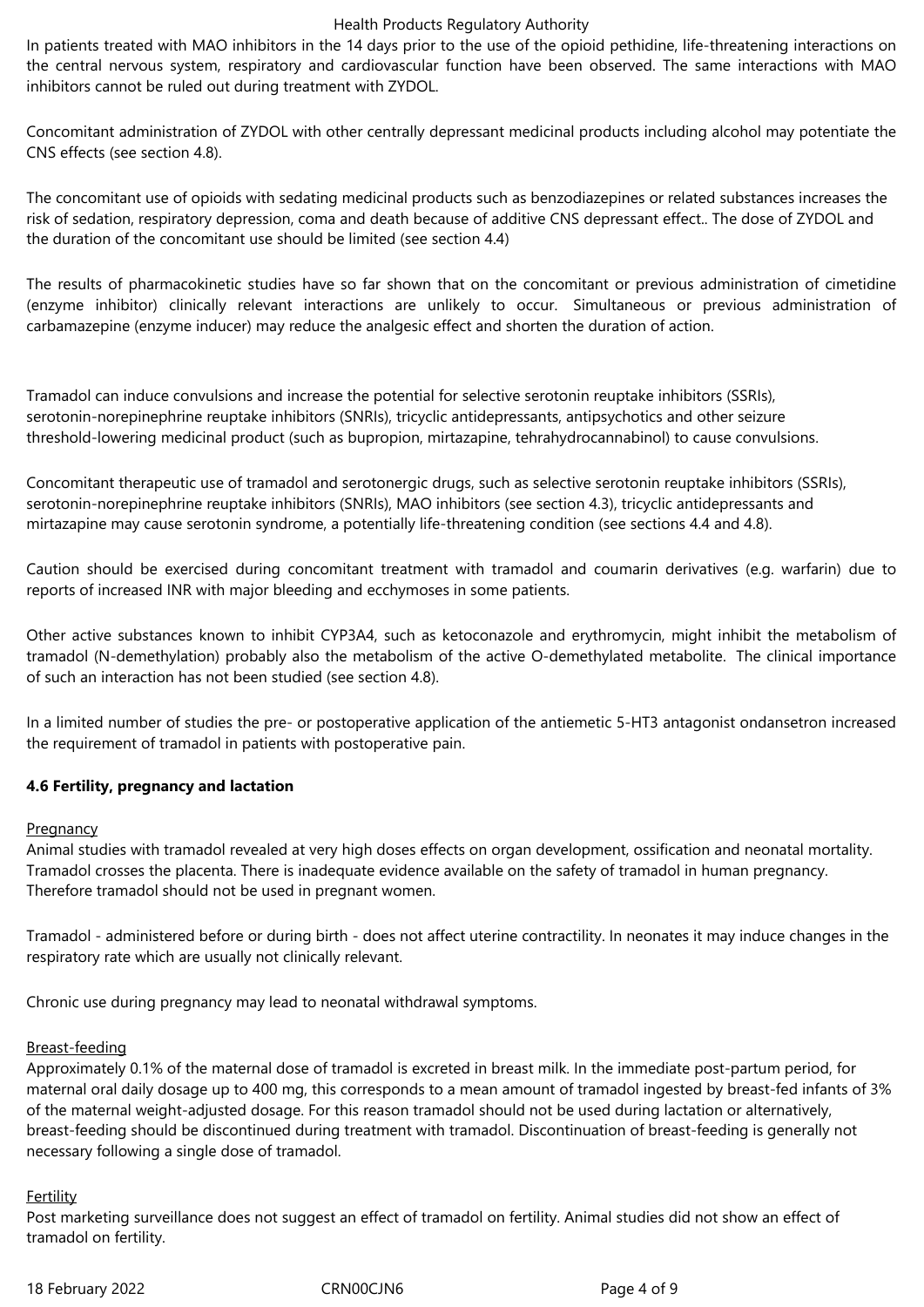# **4.7 Effects on ability to drive and use machines**

Even when taken according to instructions, tramadol may cause effects such as somnolence and dizziness and therefore may impair the reactions of drivers and machine operators. This applies particularly in conjunction with other psychotropic substances, particularly alcohol.

### **4.8 Undesirable effects**

The most commonly reported adverse reactions are nausea and dizziness, both occurring in more than 10 % of patients.

The frequencies are defined as follows: *Very common:* ≥1/10 *Common:* ≥1/100, <1/10 *Uncommon:* ≥1/1000, <1/100 *Rare:* ≥1/10 000, <1/1000 *Very rare: <1/10 000 Not known:* cannot be estimated from the available data

#### Cardiac disorders:

*Uncommon:* cardiovascular regulation (palpitation, tachycardia). These adverse reactions may occur especially on intravenous administration and in patients who are physically stressed. *Rare:* bradycardia

Investigations: *Rare:* increase in blood pressure

#### Vascular disorders:

*Uncommon:* cardiovascular regulation (postural hypotension or cardiovascular collapse). These adverse reactions may occur especially on intravenous administration and in patients who are physically stressed.

Metabolism and nutrition disorders:

*Rare:* changes in appetite

Respiratory, thoracic and mediastinal disorders:

*Rare:* respiratory depression*,* dyspnoea

If the recommended doses are considerably exceeded and other centrally depressant substances are administered concomitantly (see section 4.5), respiratory depression may occur.

Worsening of asthma has been reported, though a causal relationship has not been established. Not known: hiccups.

Nervous system disorders: *Very common:* dizziness *Common:* headache, somnolence *Rare:* speech disorders,paraesthesia, tremor, epileptiform convulsions, involuntarymuscle contractions, abnormal coordination, syncope. *Not known:* Serotonin syndrome

Convulsions occurred mainly after administration of high doses of tramadol or after concomitant treatment with medicinal products which can lower the seizure threshold (see sections 4.4 and 4.5).

#### Psychiatric disorders:

*Rare:* hallucinations, confusion, sleep disturbance, delirium, anxiety and nightmares. Psychic adverse reactions may occur following administration of tramadol, which vary individually in intensity and nature (depending on personality and duration of treatment). These include changes in mood (usually elation, occasionally dysphoria), changes in activity (usually suppression, occasionally increase) and changes in cognitive and sensorial capacity (e.g. decision behaviour, perception disorders). Drug dependence may occur. Symptoms of withdrawal reactions, similar to those occurring during opiate withdrawal, may occur as follows: agitation, anxiety, nervousness, insomnia, hyperkinesia, tremor and gastrointestinal symptoms. Other symptoms that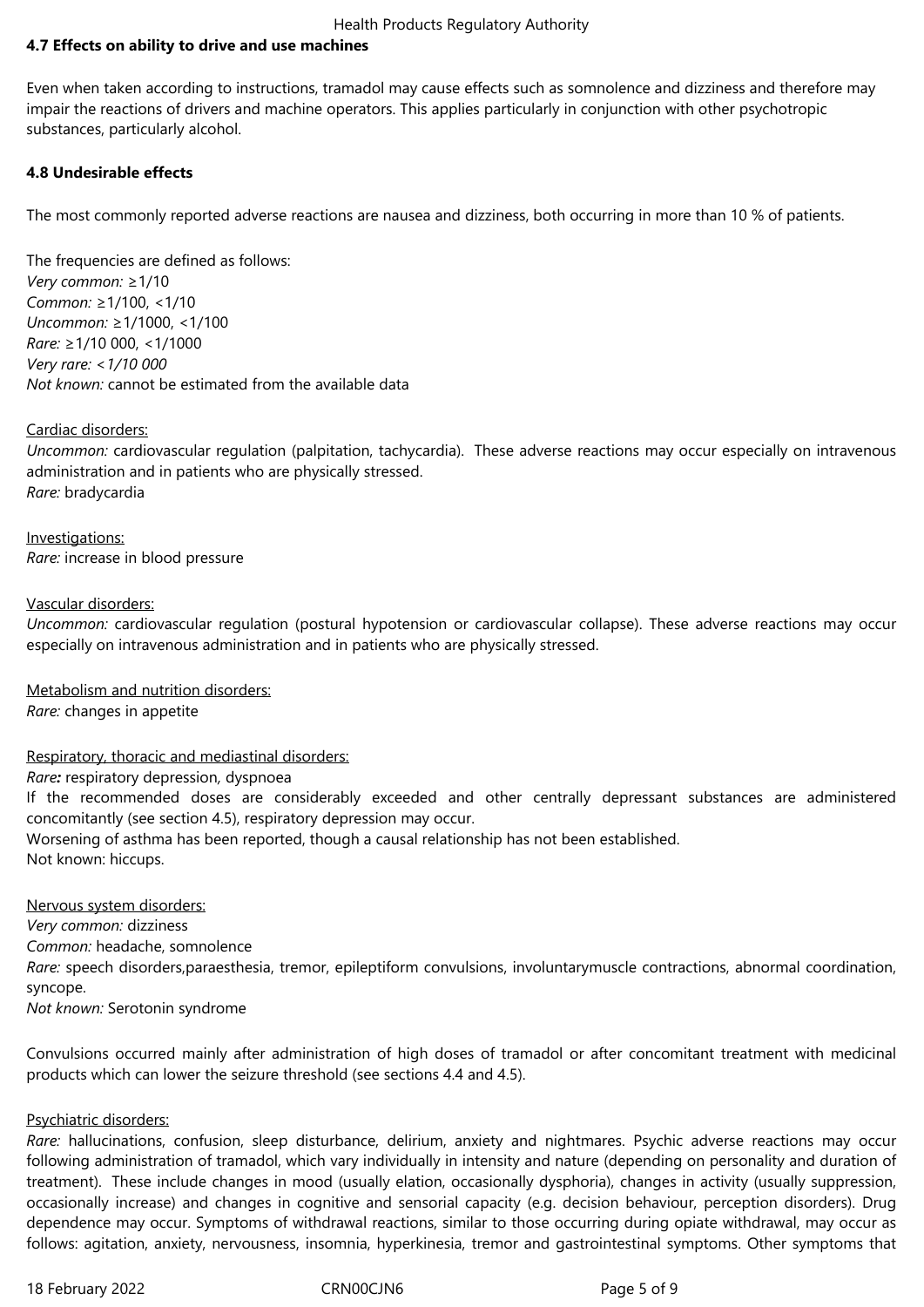Eye disorders: *Rare:* miosis, mydriasis, blurred vision

Gastrointestinal disorders: *Very common:* nausea *Common:* constipation, dry mouth, vomiting *Uncommon:* retching,gastrointestinal discomfort (a feeling of pressure in the stomach, bloating), diarrhoea

Skin and subcutaneous disorders: *Common:* hyperhidrosis *Uncommon:* dermal reactions (e.g. pruritus, rash, urticaria)

Musculoskeletal and connective tissue disorders: *Rare:*  motorial weakness

#### Hepatobiliary disorders:

In a few isolated cases an increase in liver enzyme values has been reported in a temporal connection with the therapeutic use of tramadol.

Renal and urinary disorders: *Rare:* micturition disorders (dysuria and urinary retention)

Immune system disorders:

*Rare:* allergic reactions (e.g. dyspnoea, bronchospasm, wheezing, angioneurotic oedema) and anaphylaxis

*Metabolism and nutrition disorders: Not known:* hypoglycaemia

General disorders and administration site conditions: *Common:* fatigue

#### *Reporting of suspected adverse reactions*

Reporting suspected adverse reactions after authorisation of the medicinal product is important. It allows continued monitoring of the benefit/risk balance of the medicinal product. Healthcare professionals are asked to report any suspected adverse reactions via HPRA Pharmacovigilance, Website: www.hpra.ie.

# **4.9 Overdose**

#### *Symptoms*

In principle, on intoxication with tramadol symptoms similar to those of other centrally acting analgesics (opioids) are to be expected. These include in particular miosis, vomiting, cardiovascular collapse, consciousness disorders up to coma, convulsions and respiratory depression up to respiratory arrest.

Serotonin syndrome has also been reported.

#### *Treatment*

The general emergency measures apply. Keep open the respiratory tract (aspiration!), maintain respiration and circulation depending on the symptoms. The antidote for respiratory depression is naloxone. In animal experiments naloxone had no effect on convulsions. In such cases diazepam should be given intravenously.

In case of intoxication orally, gastrointestinal decontamination with activated charcoal or by gastric lavage is only recommended within 2 hours after tramadol intake. Gastrointestinal decontamination at a later time point may be useful in case of intoxication with exceptionally large quantities or prolonged-release formulations.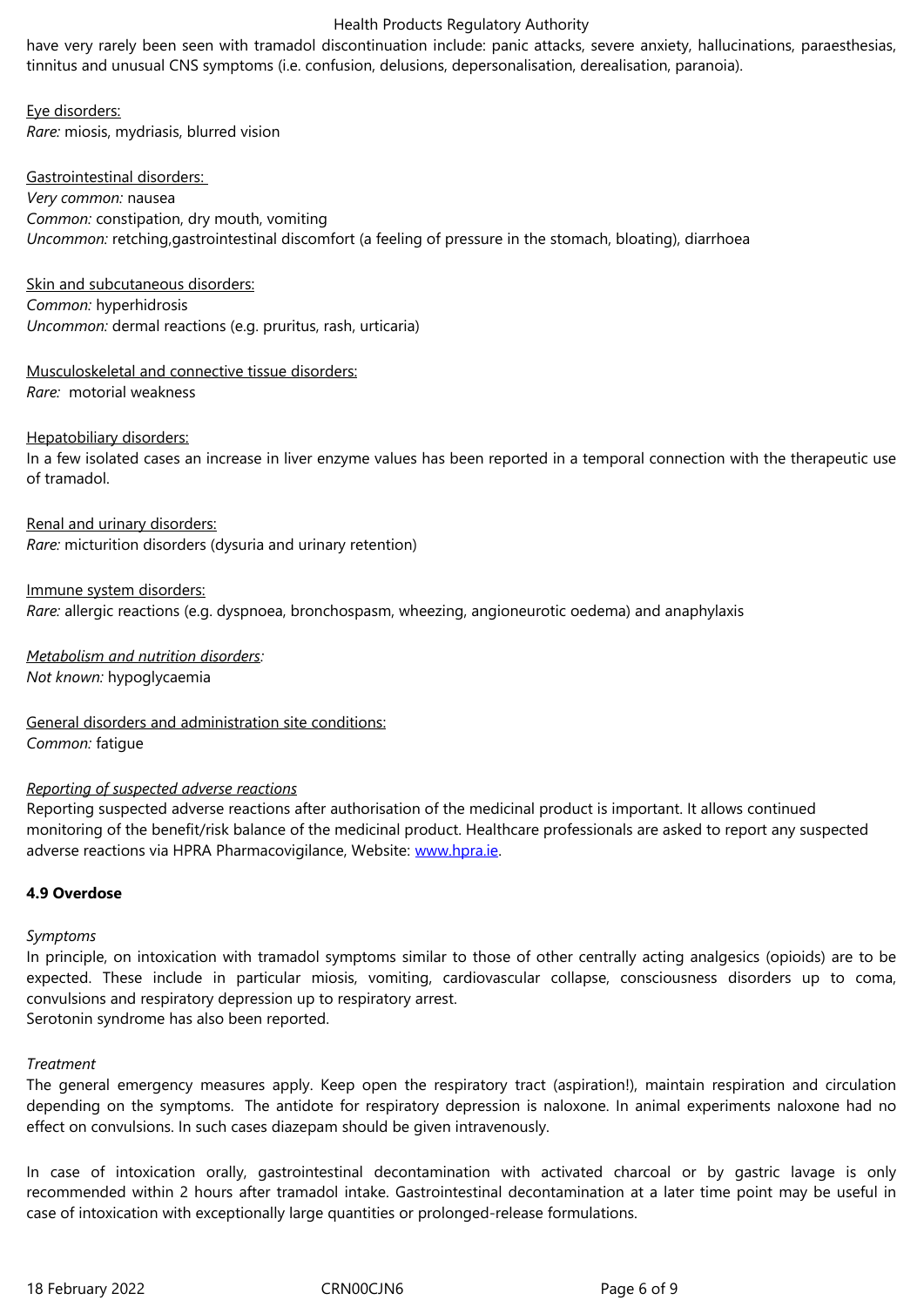#### Health Products Regulatory Authority

Tramadol is minimally eliminated from the serum by haemodialysis or haemofiltration. Therefore treatment of acute intoxication with ZYDOL with haemodialysis or haemofiltration alone is not suitable for detoxification.

# **5 PHARMACOLOGICAL PROPERTIES**

# **5.1 Pharmacodynamic properties**

Pharmacotherapeutic group: other opioids; ATC-code N 02 AX 02

Tramadol is a centrally acting opioid analgesic. It is a non selective pure agonist at mircogram, δ and κ opioid receptors with a higher affinity for microgram receptor. Other mechanisms which contribute to its analgesic effect are inhibition of neuronal reuptake of noradrenaline and enhancement of serotonin release.

Tramadol has an antitussive effect. In contrast to morphine, analgesic doses of tramadol over a wide range have no respiratory depressant effect. Also gastrointestinal motility is less affected. Effects on the cardiovascular system tend to be slight. The potency of Tramadol is reported to be 1/10 (one tenth) to 1/6 (one sixth) that of morphine.

# Paediatric population

Effects of enteral and parenteral administration of tramadol have been investigated in clinical trials involving more than 2000 paediatric patients ranging in age from neonate to 17 years of age. The indications for pain treatment studied in those trials included pain after surgery (mainly abdominal), after surgical tooth extractions, due to fractures, burns and traumas as well as other painful conditions likely to require analgesic treatment for at least 7 days.

At single doses of up to 2 mg/kg or multiple doses of up to 8 mg/kg per day (to a maximum of 400 mg per day) efficacy of tramadol was found to be superior to placebo, and superior or equal to paracetamol, nalbuphine, pethidine or low dose morphine. The conducted trials confirmed the efficacy of tramadol. The safety profile of tramadol was similar in adult and paediatric patients older than 1 year (see section 4.2).

# **5.2 Pharmacokinetic properties**

About 90% of tramadol is absorbed after oral administration. The bioavailabilty of tramadol from ZYDOL capsules is high ( about 70%) compared with other opioids analgesics. Peak serum concentrations are achieved after about 1 to 2 hours.

The half-life of the terminal elimination phase (t½  $\beta$ ) was 6.0  $\pm$  1.5h in young volunteers. Tramadol pharmacokinetics show little age dependence, the minimal changes being therapeutically irrelevant. In patients above the age of 65 years, the t½ β was 6.5  $\pm$  1.7h on oral administration. In volunteers aged over 75 years, t½ β was 7.0  $\pm$  1.6h on oral administration.

Since tramadol is eliminated both metabolically and renally, the terminal half-life t½  $\beta$  may be prolonged in impaired hepatic or renal function. However, the increase in the t½ β values is relatively low if at least one of these organs is functioning normally. In patients with liver cirrhosis t<sup>1</sup>/<sub>2</sub> β, tramadol was a mean of 13.3  $\pm$  4.9h; in patients with renal insufficiency (creatinine clearance < 5ml/min) it was  $11.0 \pm 3.2$ h.

# Paediatric population

The pharmacokinetics of tramadol and O-desmethyltramadol after single-dose and multiple-dose oral administration to subjects aged 1 year to 16 years were found to be generally similar to those in adults when adjusting for dose by body weight, but with a higher between-subject variability in children aged 8 years and below.

In children below 1 year of age, the pharmacokinetics of tramadol and O-desmethyltramadol have been investigated, but have not been fully characterized. Information from studies including this age group indicates that the formation rate of O-desmethyltramadol via CYP2D6 increases continuously in neonates, and adult levels of CYP2D6 activity are assumed to be reached at about 1 year of age. In addition, immature glucuronidation systems and immature renal function may result in slow elimination and accumulation of O-desmethyltramadol in children under 1 year of age.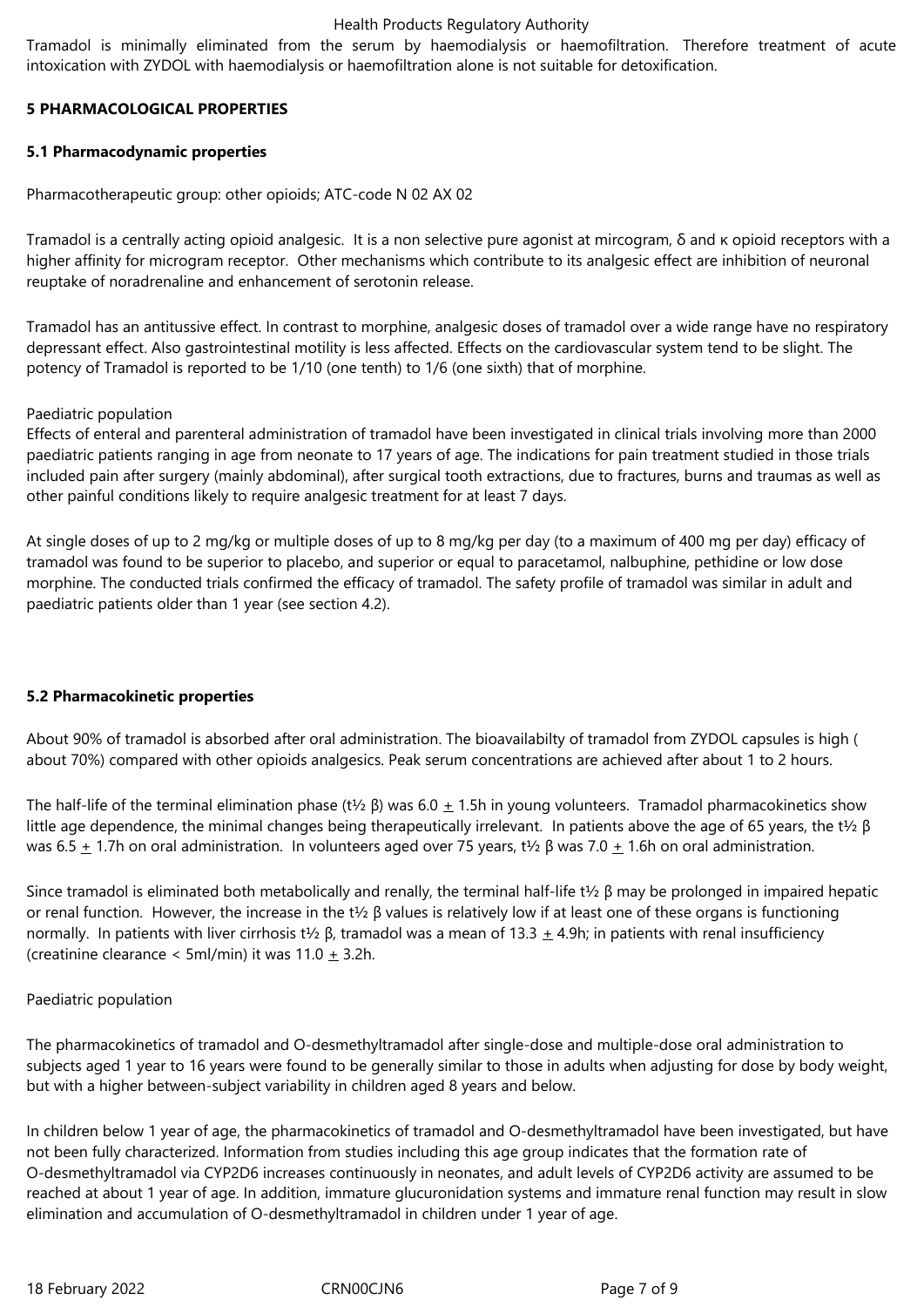# **5.3 Preclinical safety data**

On repeated oral and parenteral administration of Tramadol for 6-26 weeks in rats and dogs and oral administration for 12 months in dogs haematological, clinicochemical and histological investigations showed no evidence of any substance-related changes. Central nervous manifestations only occurred after high doses considerably above therapeutic range: restlessness, salivation, convulsions, and reduced weight gain. Rats and dogs tolerated oral doses of 20 mg/kg and 10 mg/kg body weight respectively, and dogs rectal doses of 20 mg/kg body weight without any reactions.

In rats Tramadol dosages from 50mg/kg/day upwards caused toxic effects in dams and raised neonate mortality. In the offspring retardation occurred in the form of ossification disorders and delayed vaginal and eye opening. Male fertility was not affected. After higher doses (from 50mg/kg/day upwards) females exhibited a reduced pregnancy rate. In rabbits there were toxic effects in dams from 125mg/kg upwards and skeletal anomalies in the offspring.

In some *in-vitro* test systems there was evidence of mutagenic effects. *In-vivo* studies showed no such effects. According to knowledge gained so far, Tramadol can be classified as non-mutagenic.

Studies on the tumourigenic potential of tramadol hydrochloride have been carried out in rats and mice. The study in rats showed no evidence of any substance related increase in the incidence of tumours. In the study in mice there was an increased incidence of liver cell adenomas in male animals (a dose dependent, non-significant increase from 15mg/kg upwards) and an increase in pulmonary tumours in females of all dosage groups( significant, but not dose-dependent).

# **6 PHARMACEUTICAL PARTICULARS**

# **6.1 List of excipients**

Capsule powder: Microcrystalline cellulose Sodium starch glycolate (type A) Magnesium stearate Colloidal anhydrous silica

Capsule shell: Gelatin Yellow iron oxide (E172)

Titanium dioxide (E171) Sodium laurilsulfate

#### **6.2 Incompatibilities**

Not applicable.

#### **6.3 Shelf life**

5 years.

# **6.4 Special precautions for storage**

Do not store above  $25^{\circ}$ C Store in the original container.

# **6.5 Nature and contents of container**

PVC/Foil or PP/Foil blister strips in a cardboard carton. Pack sizes of 10, 20 or 100 capsules.

18 February 2022 **CRNOOCJN6** CRNOOCJN6 Page 8 of 9